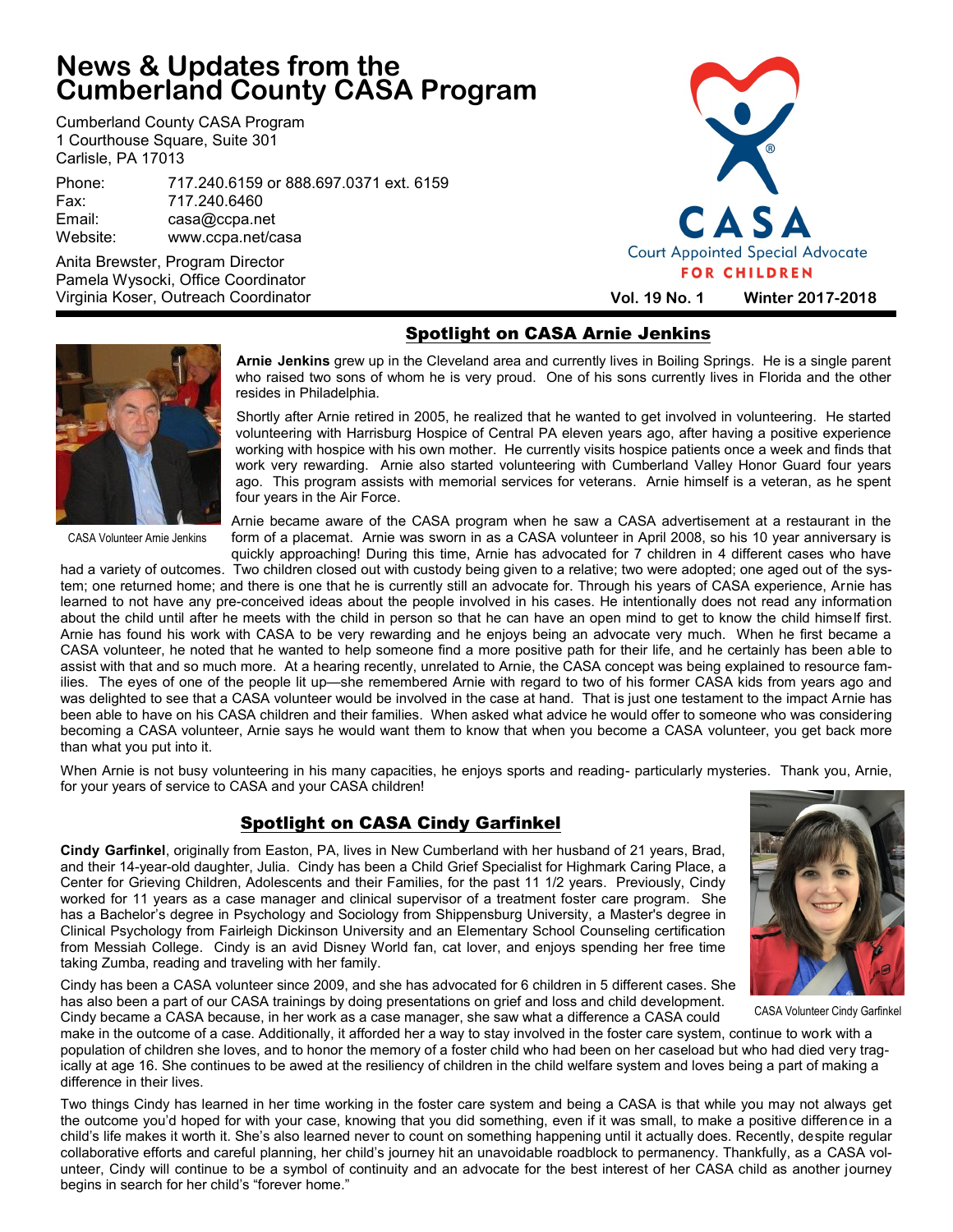# 2017 CASA Appreciation Brunch/Building Healthy Relationships Through Play Training

On November 18, 2017, we held our annual CASA Appreciation Brunch at the beautiful Stern Great Room at Dickinson College. The event was again hosted by Kappa Alpha Theta and its Alumnae Association. We had a wonderful turn out for the event, to include attendees such as Judge Guido, Judge Peck, Hearing Officer Lawrence, our CASA volunteers, our interns, some Cumberland County

Advisory Council members, several of our upcoming CASA trainees, members from Kappa Alpha Theta at Dickinson College and the KAT Alumanae, and other CASA friends. This year we were pleased to add in a training component to the Appreciation Brunch, which was presented by Cindy Sniscak, LPC, RPT-S (Beech Street Program) and Jessica Merideth, LPC, NCC (Beech Street Therapy Center). Cindy and Jessica helped us to get a better understanding about the importance of play in a child's life and on their development, and that it is important for adults to still play too. They discussed how healthy relationships for children are built through play and how having healthy relationships can help to provide a buffer for any traumatic events that are experienced. They included a lot of great information to help the attendees get a better understanding of the different types of play therapy and also about filial therapy (a family intervention that is designed to strengthen families through the use of play) as well. They noted that when you



Play therapists Jessica Merideth & Cindy Sniscak



KAT Alumnae Gretchen Petri, CASA Volunteer Joy Gross, KAT Alumnae Marianna Wood & Judge Peck being young at heart

#### also helped our attendees practice the art of play by incorporating activities to get everyone up out of their seats and to remind us all how great having fun can be! (Click here to check it out: [https://](https://www.facebook.com/CumberlandCountyCASA/videos/1673566922702664/) [www.facebook.com/CumberlandCountyCASA/videos/1673566922702664/](https://www.facebook.com/CumberlandCountyCASA/videos/1673566922702664/) or go to

play with a child, you get to learn about their inner world and connect with them in a unique way. Cindy and Jessica

ccpa.net/CASA and click on Videos). This informative and fun brunch was just a small token of our appreciation for our CASA volunteers and all those involved in supporting our program. We could not do the work we do without all those who play a role in making our work possible- especially our CASA volunteers, who are the building blocks of CASA!

#### CASA Café and Kappa Alpha Theta's 35<sup>th</sup> Anniversary

Dickinson College's Kappa Alpha Theta sorority continues to be a huge supporter of our local Cumberland County CASA Program, as well our state program (PA CASA Association) and the national office in Seattle (National CASA Association) too. For the second year

in a row, the Thetas hosted a coffeehouse event called CASA Café, donating their proceeds to the PA CASA Association. The event was held on October 5, 2017 at Dickinson College, and it was again a huge hit! Tammy Shearer, secretary for the PA CASA Board, started the evening off with a welcome to the attendees, and she helped to explain what the CASA program is all about. The evening was filled with live performances by a variety of student acts which included talents displayed by: *a cappella* groups which showcased their incredible musical talents, a moving reading by a young lady who was previously in foster care in California, and wonderful dance performances just to name a few. A picture slide show was viewed during intermission that highlighted the 17 year history shared locally between Cumberland County CASA and Kappa Alpha Theta at Dickinson College.



Thetas Ryan Cohane & Meghan Shippe, CASA Volunteer Pat Carey, and CASA

This event was the start of a fun-filled weekend for the Thetas as they celebrated their  $35<sup>th</sup>$  Anniversary at Dickinson College during their homecoming weekend! And in true Theta form, they continued their support of CASA even during their anniversary celebration. From CASA Café and other activities held that week-

end, the Thetas raised over \$1,000 for National CASA and approximately \$1,500 for PA CASA in one weekend! We can't thank the Kappa Alpha Theta ladies enough for their tireless efforts to support our Advisory Council Member Linda Rosenberry vulnerable children by supporting CASA! Happy Anniversary, Thetas!

#### Spotlight on CASA Intern Elizabeth Smith

**Elizabeth Smith** has been an intern for the Cumberland County CASA office for the past two years, and she just finished her final semester at the CASA office in December 2017. She grew up in Sparta, New Jersey, with her parents and her younger brother. Elizabeth is currently a senior at Dickinson College and will be graduating in May 2018. She decided to attend Dickinson College because she loved the campus, the small class sizes, and everything that the school offers to its' students. She is an International Business and Management Major with a minor in Philosophy.

During her freshman year at Dickinson College, Elizabeth decided to explore joining a sorority in order to meet more people, and that is where she learned about and eventually joined the sorority Kappa Alpha Theta. She loves the Thetas' values and also was interested in their relationship with CASA . (Kappa Alpha Theta designated CASA as its national philanthropy over 25 years ago.) She started interning at the CASA office in the fall of her junior year. She has loved working in the CASA office, and she also has enjoyed being able to follow cases through the court system for the past two years.

In addition to her internship with the CASA office, Elizabeth has sat on Theta's executive board for the past two years, and she has played an integral part in organizing various Theta events that have benefitted CASA. She is also a member of the International Business and Management Major's committee, and she is on the management team for the Innovation Competition at Dickinson College, which is essentially a Shark Tank-like show for Dickinson College students.

Elizabeth already has a job lined up for after graduation, and she will be working as a Corporate Trainee with Selective Insurance in Branchville, New Jersey. Elizabeth has been a valuable asset to the CASA office as a source of continuity and instant messenger between the Theta and CASA worlds over the past two years, and we will miss her! Best wishes, Elizabeth, for a bright and happy future!



CASA Intern Elizabeth Smith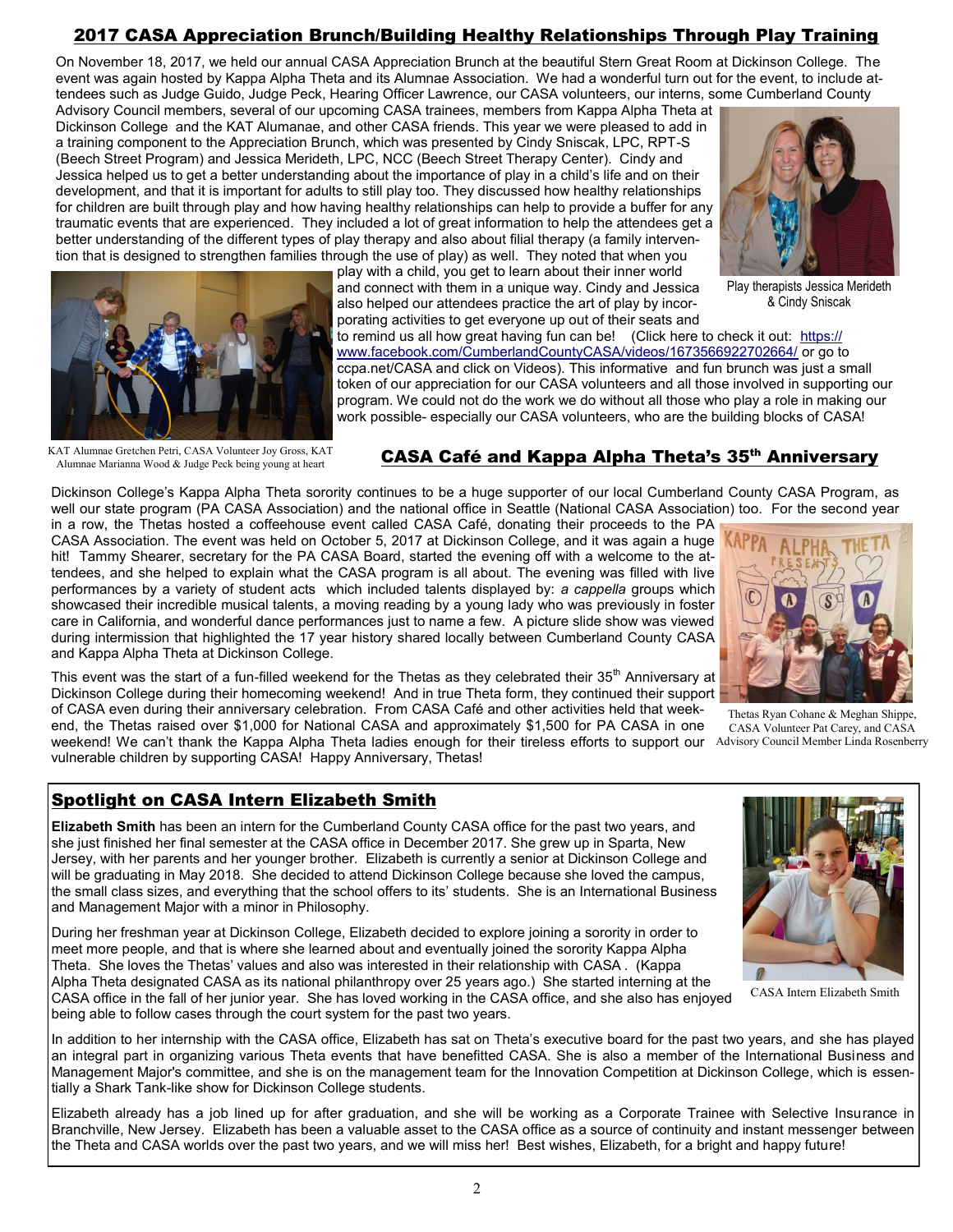## There's a new CASA basic training curriculum in town!

We are excited to announce that the National CASA Association finished developing a brand new training curriculum for new CASA Volunteers in mid-2017. In August 2017, our Cumberland County staff and Margo Stanton, an active CASA Volunteer and office volunteer, traveled to Lancaster, PA to be trained on the new curriculum, along with other CASA staff in the Eastern region of PA. It will be an entirely new approach to training and we believe the changes are very positive. Case studies are now implemented from the start of training and there will be hands-on practice with writing CASA reports throughout the training. It still incorporates the key concepts of cultural competence, drug and alcohol issues, mental health issues, developmental stages, etc. that the old training manual addressed, but will do so in a more interactive way. It is clear that it will require much more front-loaded preparation from the CASA staff, and it will also require a heavy amount of "homework" from prospective CASA volunteers throughout the training curriculum.

Since the curriculum was brand new and we received training on it very close to when our regularly scheduled fall training would typically start, we decided to replace our fall 2017 training session with a mock training, incorporating CASA staff, in order to be more prepared to provide quality training to our upcoming spring 2018 class. We found it very beneficial to be able to run through all of the material and are convinced that this new curriculum will make our volunteers even more prepared to begin their advocacy journeys. We are very excited for our spring 2018 training class to be able to get started with our new curriculum. (Check out the back page of the newsletter for details on the Spring CASA Training!)



Eastern Pennsylvania CASA representatives at the Lancaster, PA training

#### Nikki McElwee and Linda Rosenberry join the CASA Advisory Council

We are pleased to announce that two more amazing resources agreed to join our Cumberland County CASA Advisory Council in the latter half of 2017. Our own Linda Rosenberry became an advisory asset after her retirement from Cumberland County CASA Office in July 2017. After being a staff member for over 16 years, we are grateful that she is willing to continue to support the CASA program in this new way. Additionally, Cumberland County Children & Youth Administrator Nikki McElwee also agreed to join our Advisory Council, which continues to demonstrate the collaboration between CYS and CASA in Cumberland County. Nikki has been actively engaged with the CASA Program for many years, serving in many capacities including being a guest speaker for trainings, and we are pleased she has agreed to join us officially.

## CASA Program Statistics: March 2001—December 2017

- ◆ 220 CASA volunteers have been sworn-in (25 currently representing children; over 100 continuing in a supportive role)
- 469 dependent children have been represented, and many have received CASA assisted Educational Advocacy
- ◆ 1.575 CASA Reports have been written since 2001, providing additional information to help the Court make decisions

Out of the 469 children represented by CASA volunteers, those whose cases have closed resulted in: 152 returning home, 185 being adopted, 48 living with a permanent legal custodian or a fit and willing relative, 29 children aging out of the system, 1 child dying of natural causes, and 5 having their cases transferred to other jurisdictions.

#### Support for CASA from Cumberland County Sheriff's office

The Cumberland County Sheriff's office recently participated in the "Goatees for a Cause" program to raise funds to support local programs and organizations. Sheriff Ron Anderson, Sgt. Ron Kerr, Sgt. Jason Vioral, Cpl. Noah Cline, Deputy Brian Largent, Deputy Dave Foose, Deputy Alex Young, Chaplain John Pentz, Security Officer Dave Knight, and Security Officer Dave Thrush participated in the program. In December 2017, the Sheriff's office donated part of their funds to the PA CASA Association. These types of generous donations allow the CASA program to further support its CASA Volunteers, who give so graciously of their time and talent, by sending them to additional trainings, equipping them with tools needed to enhance their advocacy work, and hosting small events.

Thank you Cumberland County Sheriff's office for your support of CASA!

Left to right: Virginia Koser, Chief Deputy Jody Smith, Sgt. Jason Vioral, Cpl. Noah Cline, Anita Brewster, Security Officer David Knight, and Pam Wysocki



#### Update from Jenn DeBalko, Executive Director, PA CASA Association:

2017 was an exciting year for the PA CASA Association! There were three regional meetings held and also two regional trainings held regarding the new training curriculum. There is also for the first time a PA CASA presence in the western half of Pennsylvania through the [newly created] Western Region Program Operations Liaison position. Progress continues to be made regarding opening up new CASA programs in Pennsylvania, and it is hopeful that three other counties will have CASA programs up and running in 2018. Currently, there are 20 out of 67 counties in Pennsylvania who have CASA programs.

The PA CASA Association is also working to build a statewide presence by being involved in various committees including the Child Welfare Council and the Children's Justice Act Task Force.

And the PA CASA Association is pleased to announce that for the first time in 3 years, a statewide meeting will be held in State College in May 2018 in order to help continue the collaboration between the PA CASA programs.